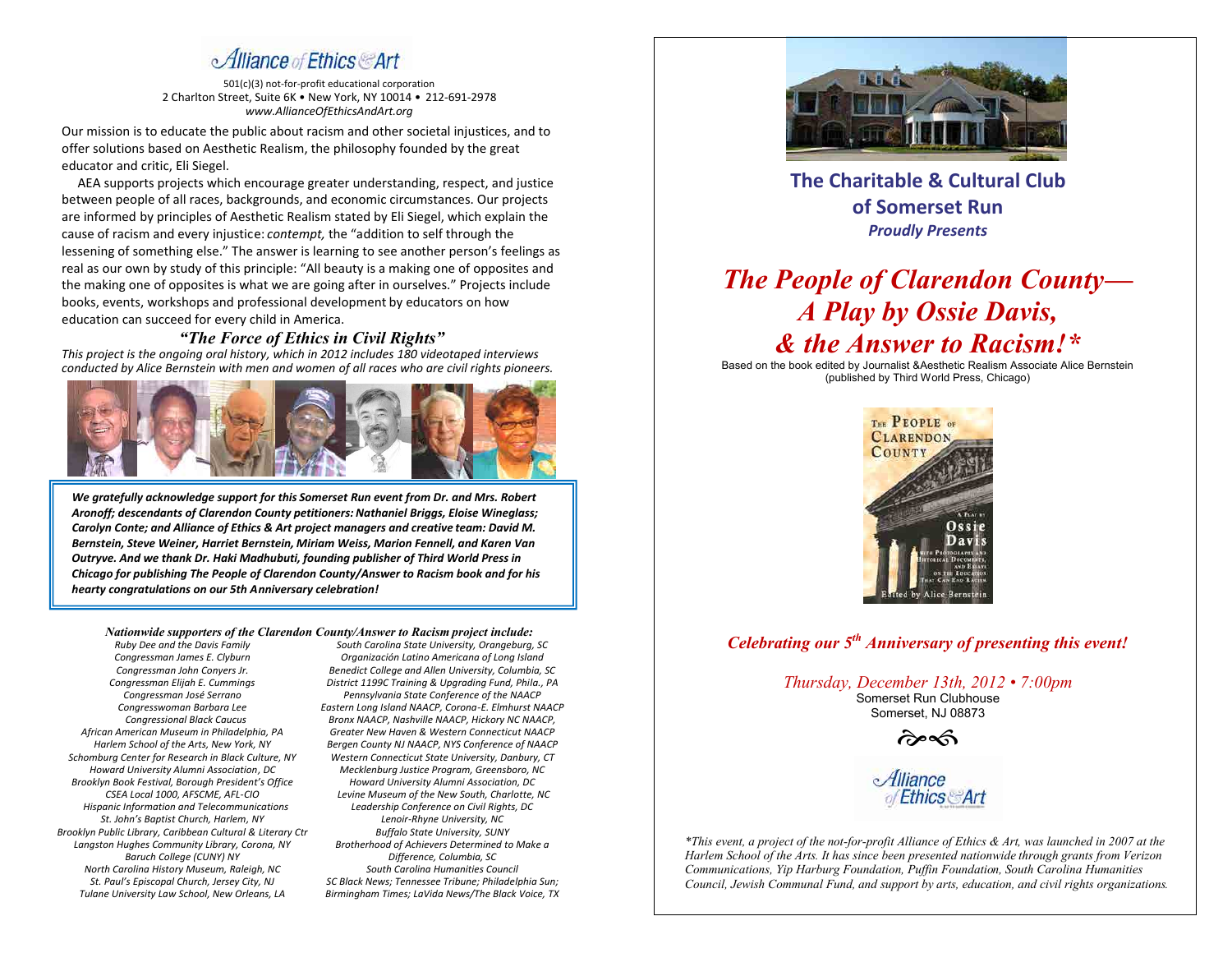

**Ossie Davis** (1917–2005), actor, director, writer, producer, and human rights activist, was born in Cogdell, Georgia. He attended Howard University (1935-39), the first child in his family to have a chance to go to college. Because of his love of poetry and literature, he spent a lot of time studying English. "When I first read Gray's *Elegy Written in a Country Churchyard,"* he wrote, "I knew I had found a brother."

 His acting career began in 1939, with the Rose McClendon Players in Harlem. In 1946, he made his Broadway debut in *Jeb*, where he also met actress Ruby Dee. They were married in 1948 and had three children. His Broadway credits include *Anna Lucasta, The Wisteria Trees, Green Pastures, Jamaica, Ballad for Bimshire, A Raisin in the Sun, The Zulu and the Zayda, I'm Not Rappaport—*and *Purlie Victorious* which he wrote and starred in on Broadway in 1961. In 1950 he made his film debut in *No Way Out*, which starred Sidney Poitier. Other film credits include *The Cardinal*, *Let's Do It Again*, *Do the Right Thing*, *Grumpy Old Men,* and many more. He directed C*otton Comes to Harlem, Kongi's Harvest,* and *Black Girl,* among others. His extensive television credits include *Roots: The Next Generation*, *12 Angry Men*, *Touched by an Angel*, and *For Us, the Living*. He and Ms. Dee produced TV specials and "With Ossie & Ruby" which aired on PBS. His writings include fiction, essays, drama, speeches, articles, and poetry.

Mr. Davis' lifetime of activism for social justice and workers' rights, included work with Dr. Martin Luther King, Jr. and Malcolm X in the 1960s and support of Freedom Riders, the NAACP and Urban League, and the Black Panther Party. He received many honors, including U.S. National Medal for the Arts (1995), NY Urban League Frederick Douglass Award, NAACP Image Award, and Screen Actors Guild Lifetime Achievement Award (2001). In 2004 he and Ruby Dee were recipients of Kennedy Center Honors.

**Alice Bernstein** is a journalist and Aesthetic Realism Associate whose articles and column, "Alice Bernstein & Friends," appear nationwide. She edited and co-authored *Aesthetic Realism and the Answer to Racism* (Orange Angle Press, 2004). Mrs. Bernstein was born in Brooklyn, NY and majored in English literature at Brooklyn College. She had the honor to study in classes with Eli Siegel, founder of Aesthetic Realism, and studies today in professional classes taught by Chairman of Education Ellen Reiss at the Aesthetic Realism Foundation in NYC. She is married to noted photographer David Bernstein. In 1982, she began writing about Aesthetic Realism as the knowledge that can end racism, with a story against apartheid in South Africa. She is a scholar and

contributing writer to *African American National Biography,* edited by Henry Louis Gates, Jr. and Evelyn Higginbotham (Oxford University Press, 2008). Her ongoing oral history project of interviews with unsung heroes, *"The Force of Ethics in Civil Rights*," videotaped by David Bernstein, was awarded



grants by Puffin Foundation, Yip Harburg Foundation, and Jewish Communal Fund and to date (2012) includes interviews nationwide with over 180 men and women of all races. In 2010, Alice Bernstein uncovered a 1965 speech by Dr. Martin Luther King, Jr., which is considered significant by King scholars, and her research continues!

Photo: (l-r) Former NYC Mayor David Dinkins, Actor Ruby Dee (wife of Ossie Davis), and Alice Bernstein at revival of "The People of Clarendon County," Schomburg Center for Research in Black Culture, NYC.

*Whereas,* Eli Siegel grew up in Baltimore, and his contributions to world thought began with writings completed in this city, some appearing in such Baltimore publications as *Horizons* of Johns Hopkins University, the *Modern Quarterly,* his columns in the *Baltimore American;* and

*Whereas,* he won the esteemed *Nation* Poetry Prize in 1925 for his "Hot Afternoons Have Been in Montana," which he said was affected by thoughts of Druid Hill Park, and about which William Carlos Williams wrote, "I say definitely that that single poem, out of a thousand others written in the past quarter century, secures our place in the cultural world"; and

*Whereas,* the honesty, kindness, and greatness of mind Eli Siegel possessed were described in the *Baltimore Sun* by Donald Kirkley: "Baltimore friends close to him at the time [that he won the *Nation* prize] will testify to a certain integrity and steadfastness of purpose which distinguished Mr. Siegel.... He refused to exploit a flood of publicity. He wanted to investigate the whole reach of human knowledge ... to discover in its labyrinth some order or system"; and

*Whereas,* Eli Siegel showed that 1) the deepest desire of every person is to like the world honestly, 2) humanity's largest danger is *contempt, "the addition to self through the lessening of something else,"* 3) *"The world, art, and self explain each other: each is the aesthetic oneness of opposites";* and his scholarship and historic comprehension are in his books, beginning with *Self and World,* the classes he taught which changed people's lives magnificently, his thousands of lectures on the arts, sciences, and history; and

*Whereas,* this education he founded, enabling people to see the world and others with the respect and kindness they deserve, including people of different races and nationalities, is continued by Class Chairman Ellen Reiss and the faculty of the not-forprofit Aesthetic Realism Foundation, and is used as a Teaching Method with unprecedented success by educators in public schools—we salute Eli Siegel for his great contributions to knowledge and humanity beginning in the City of Baltimore."

> **2. From** *The Congressional Record, "Honoring Eli Siegel"* **by Congressman Elijah E. Cummings of Maryland Chair of the Congressional Black Caucus In the U.S. House of Representatives, Friday, July 26, 2002**

"A teaching method, based on Aesthetic Realism, has been tremendously successful [and is] an effective tool to stop racism and promote tolerance; because it enables people of all races to see others with respect and kindness….The education of Aesthetic Realism will be studied in every English, literature, and art classroom across the nation for years to come."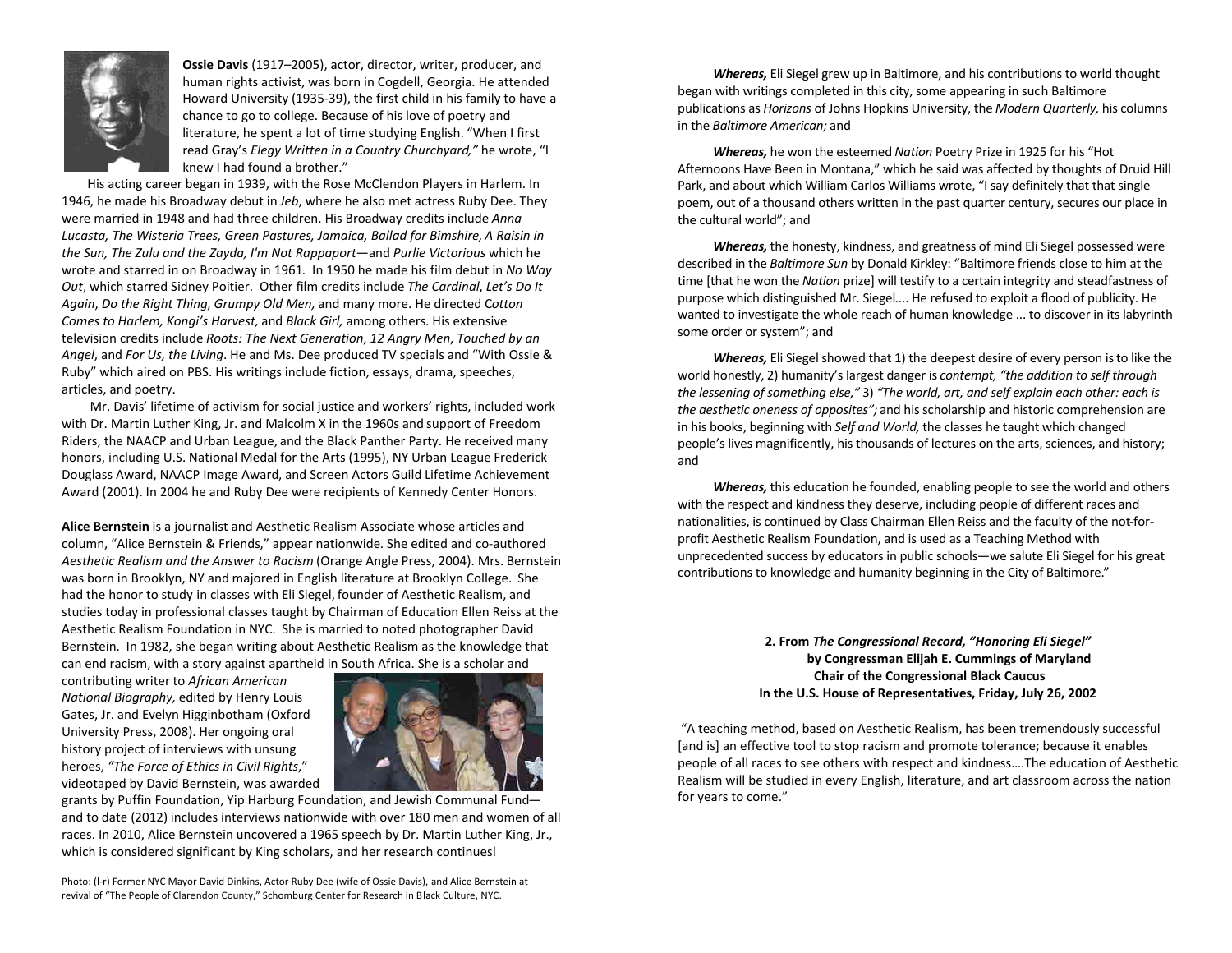## *On Aesthetic Realism & Eli Siegel*

Aesthetic Realism is the philosophy founded in 1941 by Eli Siegel, the great American poet, critic, and educator. It is based on the following principles:

- 1. The deepest desire of every person is to like the world on an honest or accurate basis.
- 2. The greatest danger for a person is to have contempt for the world and what is in it. Contempt can be defined as the lessening of what is different from oneself as a means of self-increase as one sees it.
- 3. All beauty is a making one of opposites, and the making one of opposites is what we are going after in ourselves.

The Aesthetic Realism Foundation is a not-for-profit 501(c)(3) educational foundation located at 141 Greene Street in New York City. Through classes taught by a distinguished faculty, community outreach programs, public seminars, special events, and a biweekly international periodical—which includes commentaries by the Chairman of Aesthetic Realism, Ellen Reiss, on current events, history, and world thought— the Foundation provides knowledge that is new, culturally rich, personally valuable, and urgently needed.

In the Foundation's Mission Statement there is this:

Aesthetic Realism explains that the largest fight in every person is between liking the world on an honest basis and having contempt for the world. There is no more important contribution to human thought than Eli Siegel's identification of contempt as the big weakener of mind and source of all unkindness, including economic injustice, racism, war. And the way to defeat contempt is through the aesthetic criticism of self: Aesthetic Realism is the study of how we want to put together the opposites that are one in art including care for ourselves and justice to the world.

You can learn more at www.aestheticrealism.org where you can see a schedule of upcoming events, and also explore the Foundation's Online Library, the definitive source for publications—reviews, poetry, articles, lectures, and much more.

To show further what Aesthetic Realism is, we quote from two notable American documents:

#### **1. From the Proclamation Honoring the Centenary of Eli Siegel by Mayor Martin O' Malley of Baltimore, Maryland\* Designating August 16, 2002 as "ELI SIEGEL DAY"**

*"Whereas*, the people of Baltimore are proud to join with the Enoch Pratt Free Library, Congressman Elijah E. Cummings, Maryland Historical Society, Coppin State College, Eubie Blake National Jazz Institute, Morgan State University, former Mayor Kurt L. Schmoke, and others in honoring the centenary of the great Baltimorean poet, philosopher, and educator Eli Siegel (1902-1978), who in 1941 founded the philosophy Aesthetic Realism; and

# *The People of Clarendon County— A Play by Ossie Davis, & the Answer to Racism!*

*a project of the not-for-profit Alliance of Ethics & Art, Inc.*

Somerset Run Program

#### Prelude:



"The Heart Knows Better," Emmy award-winning anti-prejudice public service film by Ken Kimmelman PowerPoint of the history of *The People of Clarendon County*

*WELCOME* Sheila Aronoff\*

*INTRODUCTION* Dr. Jaime R. Torres

#### *SOME HISTORY & BACKGROUND*

Alice Bernstein, Onilaja Waters, Dr. Arnold Perey

### *"THE PEOPLE OF CLARENDON COUNTY"— A PLAY BY OSSIE DAVIS*

| Cast:               |                    |
|---------------------|--------------------|
| Narrator            | - Marty Honig*     |
| Mary (Lilly) Ragin* | – Mugga            |
| William Ragin       | – Allan Michael    |
| Rev. Joseph DeLaine | - Jeffrey Williams |

#### *MUSICAL ACCOMPANIMENT BY BARBARA KLAUSNER\**

#### *THE AESTHETIC REALISM TEACHING METHOD*

Monique Michael and Dr. Arnold Perey

### *INTRODUCTION OF GUESTS & UNSUNG HEROES OF CIVIL RIGHTS* Alice Bernstein

Note: Ossie Davis based the characters of William and Mary Ragin on Clarendon County parents William and Lilly Ragin, whose son Glenn attended a segregated black school.

\*Somerset Run residents